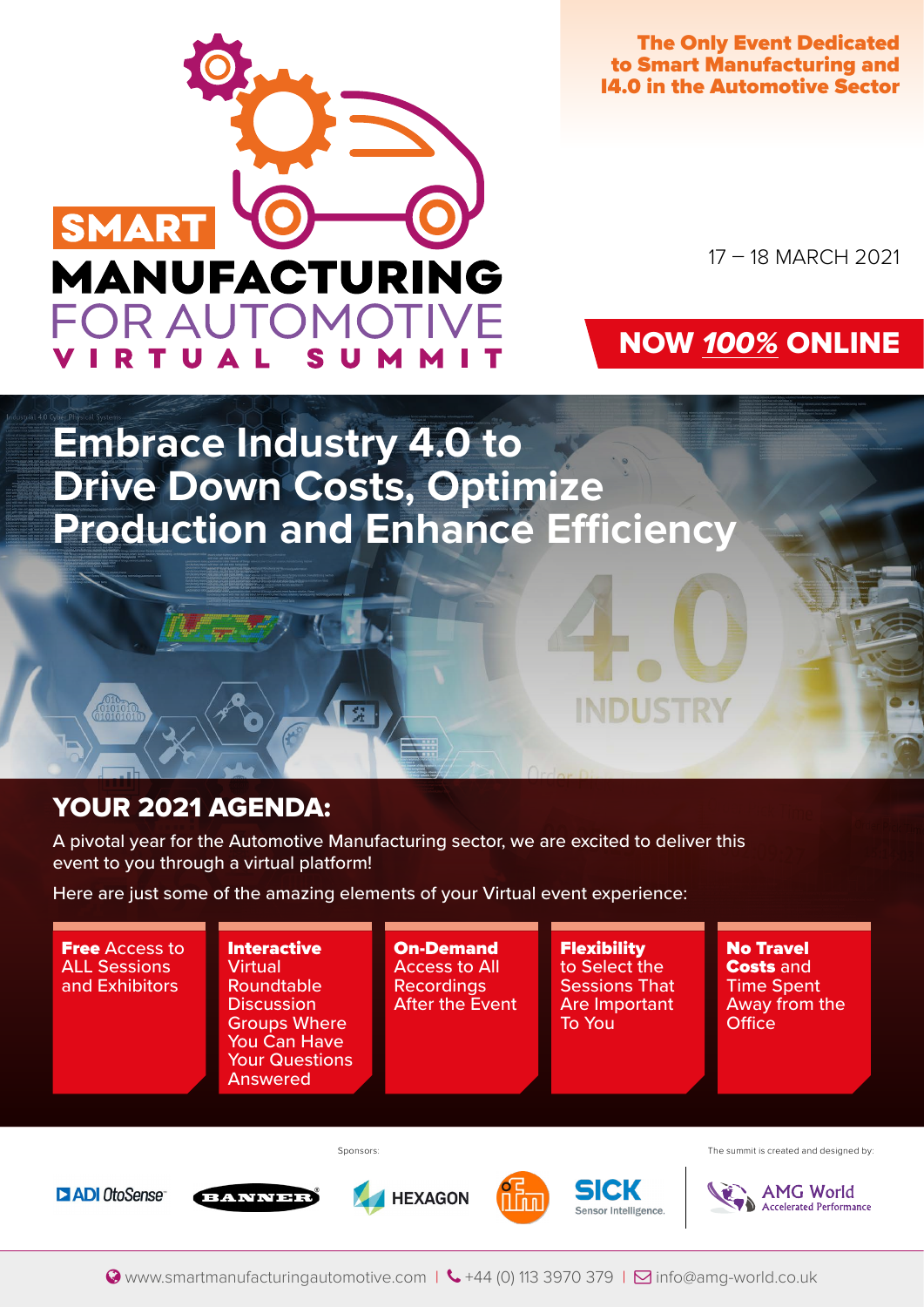## Your 2021 Speakers Include: Who Should Attend



#### **Chris Milligan,**

Former Factory 4.0 Coordinator - Senior Manager, **Nissan Corporation**



#### **Dr. Hendrik Schafstall,** EVP Smart Factory,

**Hexagon**



## **Andy Buckland,**

Manager – Advanced Technology and Smart Manufacturing, **General Motors**



### **Stuart Countess,**

Chief Operating Officer/Sr. Vice President, **Kia Motors Manufacturing Georgia, Inc.**



### **Annie Zeng,**

Technical Expert, Digital Twin & Artificial Intelligence, Advanced Manufacturing, **Ford Motor Company**



### **Divya Prakash,**

Director of Business Continuity Industry 4.0, **SICK, Inc.**



**TJ Berlin,**  Product Manager, **ifm**



## **Matheus Scuta,**

IIoT and Manufacturing Analytics, **Ford Motor Company**



## **Matt Keil,**

Automotive Sales Manager, **SICK, Inc.**



## **David Corliss,**

Lead Data Scientist – Business Analytics, Information & Communication Technology, **Stellantis**



### **Raj Sohmshetty,**

**Nicolas Layus,** 

**ADI OtoSense**

Senior Technical Specialist, Process Analytics & Emerging Technology, **Ford Motor Company**



**Matt Negaard,**  Director of Business Development - Smart Solutions, **Banner Engineering Corp.**

ADI OtoSense Business Unit Director,

**DADI** OtoSense

#### **VPs, Directors, Global Heads and Managers of:**

- $\blacktriangleright$  Industry 4.0
- **Smart Manufacturing**
- **Manufacturing Analytics**
- Digital Manufacturing
- Advanced Manufacturing
- IoT & Connected Devices
- Data, AI & ML
- Plant Management & Operations
- Emerging Technology
- **Smart Factories**
- **Manufacturing Operations/ Engineering**
- Manufacturing IT
- **Manufacturing Automation**
- **Robotics**

#### **Our sponsors, technology & solution providers include:**

- $\blacktriangleright$  IoT Platforms
- Location Detection Technologies
- Advanced Human-Machine Interfaces
- Cyber Security, Authentication and Fraud Detection
- **3D Printing**
- **Smart Sensors**
- Big Data & Analytics, AI and Machine Learning
- Augmented Reality & Wearables
- **Cloud Computing**
- Mobile Devices
- Integrators

**Register Free**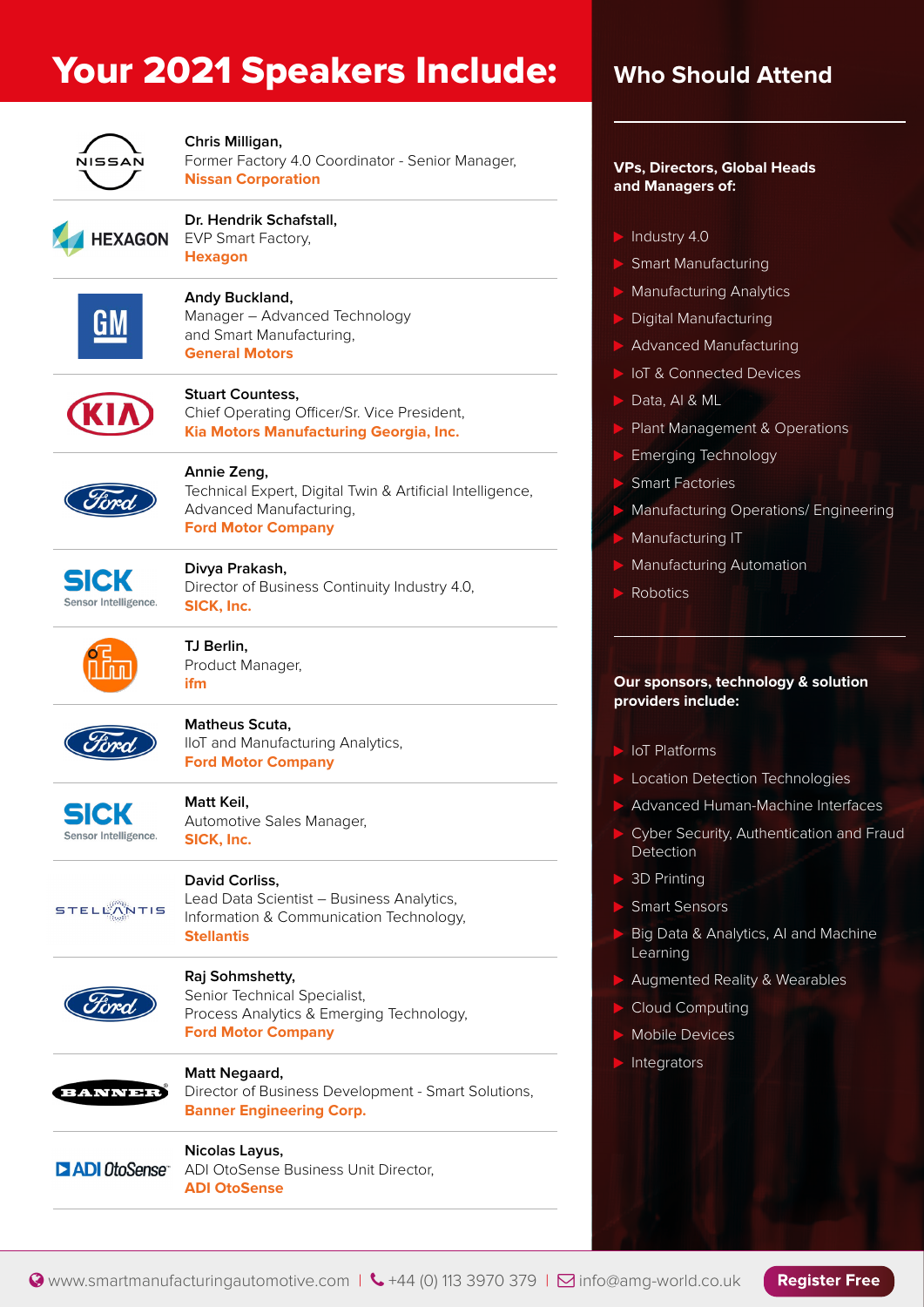# Day One: 17 March 2021 *All timings are Eastern Standard Time.*

| 08:55           | <b>Opening Remarks from AMG World</b><br>Mark Giles, Managing Director, AMG World                                                                                                                                                                                                                                                                                                                                                                                                                                                                                                                                                                                                                                                                                                                                                                                                       |
|-----------------|-----------------------------------------------------------------------------------------------------------------------------------------------------------------------------------------------------------------------------------------------------------------------------------------------------------------------------------------------------------------------------------------------------------------------------------------------------------------------------------------------------------------------------------------------------------------------------------------------------------------------------------------------------------------------------------------------------------------------------------------------------------------------------------------------------------------------------------------------------------------------------------------|
|                 | 09:00 - 09:40 The Journey from POC to an Entirely Automated Production Line: From parts through the door<br>to completed product with tools to manage automation                                                                                                                                                                                                                                                                                                                                                                                                                                                                                                                                                                                                                                                                                                                        |
|                 | Realizing the potential of fully automated production lines: Enhanced performance and cost reduction<br>Defining, developing and executing a smart manufacturing roadmap<br>Building the business case, gaining buy-in and securing funding to realize the smart manufacturing vision<br>Smart technology: Identifying, procuring and implementation<br>> Developing a change management process that works: Preparing, involving, communicating,<br>and engaging with employees                                                                                                                                                                                                                                                                                                                                                                                                        |
|                 | Chris Milligan, Former Factory 4.0 Coordinator - Senior Manager, Nissan Corporation                                                                                                                                                                                                                                                                                                                                                                                                                                                                                                                                                                                                                                                                                                                                                                                                     |
|                 | Virtual Lifecycle Manufacturing: Smart manufacturing for the cost-efficient product lifecycle<br>Dr. Hendrik Schafstall, EVP Smart Factory, Hexagon                                                                                                                                                                                                                                                                                                                                                                                                                                                                                                                                                                                                                                                                                                                                     |
|                 | <b>Business Transformation Through Technology: Creating and developing a Manufacturing</b><br>4.0 strategy that aligns with the organization's strategic goals                                                                                                                                                                                                                                                                                                                                                                                                                                                                                                                                                                                                                                                                                                                          |
| VIRTUAL         | Establishing a smart manufacturing and automation strategy: Understanding what level of automation<br>is applicable and selecting the right technology to support it<br>Defining, developing an executing a smart manufacturing roadmap<br>Prioritizing technology projects to overcome business critical problems<br>▶ Overcoming challenges associated with technology transformation and workforce culture changes<br>Panellists: Annie Zeng, Technical Expert, Digital Twin & Artificial Intelligence, Advanced Manufacturing,<br><b>Ford Motor Company</b><br>Andy Buckland, Manager - Advanced Technology and Smart Manufacturing, General Motors<br>David Corliss, Lead Data Scientist - Business Analytics, Information & Communication Technology,<br><b>Stellantis</b><br>Stuart Countess, Chief Operating Officer/Sr. Vice President, Kia Motors Manufacturing Georgia, Inc. |
| $11:20 - 11:40$ | <b>Networking Break</b>                                                                                                                                                                                                                                                                                                                                                                                                                                                                                                                                                                                                                                                                                                                                                                                                                                                                 |
|                 | Culture, Change Management and Leadership: Preparing the manufacturing workforce for<br>smart technology<br>▶ How evolving consumer product demand has impacted the manufacturing sector<br>Describing Kia's approach to manufacturing technology and its impact on improving operational<br>efficiency and productivity<br>Culture as the key to technology transformation: Preparing the workforce for change and<br>shifting mindsets<br>> Laying a foundation for the workforce of the future: Bridging the skills gap<br>> Common challenges that face business leaders with trying to achieve these objectives<br>Stuart Countess, Chief Operating Officer/Sr. Vice President, Kia Motors Manufacturing Georgia, Inc.                                                                                                                                                             |
|                 | Unlocking the benefits of AI: Four success stories of empowering the workforce with meaningful<br>factory insight<br>Nicolas Layus, ADI OtoSense Business Unit Director, ADI OtoSense                                                                                                                                                                                                                                                                                                                                                                                                                                                                                                                                                                                                                                                                                                   |
|                 | Data & Analytics to Enhance Business Performance: Maximizing operational intelligence<br>by identifying problems, gaining deeper business insights and optimizing decisions<br>Matheus Scuta, IloT and Manufacturing Analytics, Ford Motor Company                                                                                                                                                                                                                                                                                                                                                                                                                                                                                                                                                                                                                                      |
| $13:20 - 14:00$ | <b>Lunch and Networking</b>                                                                                                                                                                                                                                                                                                                                                                                                                                                                                                                                                                                                                                                                                                                                                                                                                                                             |
|                 | FSENTATION<br>$09:45 - 10:15$<br>$10:20 - 11:20$<br>ROUNDTABLE<br>$11:40 - 12:10$<br>$12:15 - 12:45$<br>$12:50 - 13:20$                                                                                                                                                                                                                                                                                                                                                                                                                                                                                                                                                                                                                                                                                                                                                                 |

**Register Free**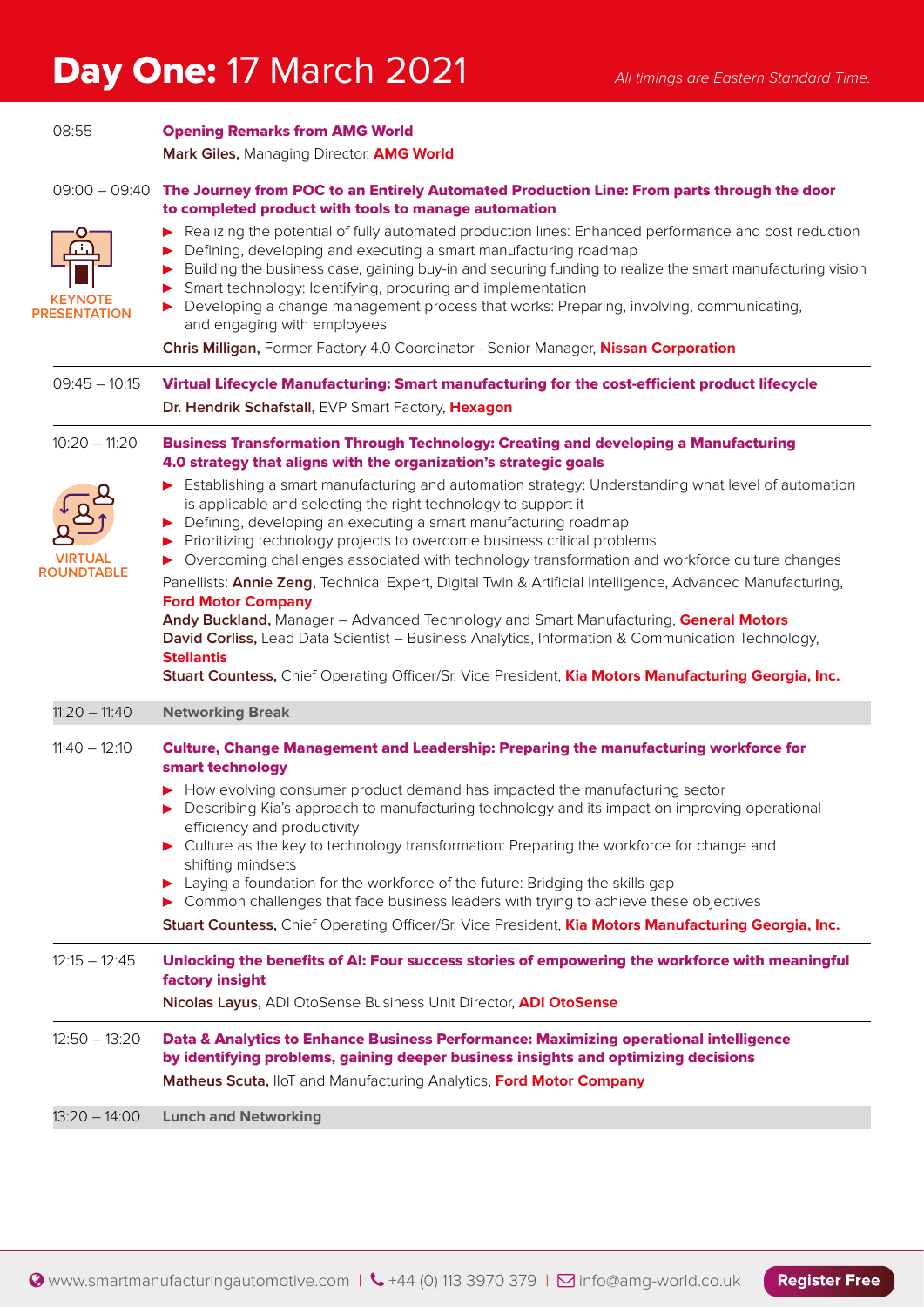## Day Two: 18 March 2021 *All timings are Eastern Standard Time.*

| 08:55                                                    | <b>Opening Remarks from AMG World</b><br>Mark Giles, Managing Director, AMG World                                                                                                                                                             |
|----------------------------------------------------------|-----------------------------------------------------------------------------------------------------------------------------------------------------------------------------------------------------------------------------------------------|
|                                                          | $09:00 - 09:30$ Tracking Returnable Assets: Reducing costs and increasing uptime<br>Presenter: TJ Berlin, Product Manager, ifm                                                                                                                |
| $09:35 - 10:05$<br><b>KEYNOTE</b><br><b>PRESENTATION</b> | <b>Evaluating Academic Research and Translating it into Smart Technology for the Factory Floor</b><br>Presenter: David Corliss, Lead Data Scientist – Business Analytics, Information & Communication<br>Technology. Fiat Chrysler Automobile |
| $10:10 - 11:10$                                          | A Guide to Leveraging Real-Time Data in Automotive Production                                                                                                                                                                                 |

| $14:05 - 14:35$ | Autonomous Mobile Robotics: Deployment, flexibility, safety, scalability and ROI                                                                                                                                                                                                                                                                                                                                                                                                                                |
|-----------------|-----------------------------------------------------------------------------------------------------------------------------------------------------------------------------------------------------------------------------------------------------------------------------------------------------------------------------------------------------------------------------------------------------------------------------------------------------------------------------------------------------------------|
|                 | Matt Negaard, Director of Business Development - Smart Solutions, Banner Engineering Corp.                                                                                                                                                                                                                                                                                                                                                                                                                      |
|                 | Leveraging the power of a single data point to gain momentum across your organization<br>Determining how to move quickly and create immediate value with successful pilots<br>Recipes for pilots that increase efficiency, reduce costs, ensure safety, and reduce<br>unplanned downtime                                                                                                                                                                                                                        |
| 13:30 14:00     | <b>Think Big, Start Small to Prove a Path to Productivity Gains</b>                                                                                                                                                                                                                                                                                                                                                                                                                                             |
| 12:30 13:30     | <b>Lunch and networking</b>                                                                                                                                                                                                                                                                                                                                                                                                                                                                                     |
| $11:30 - 12:30$ | Digital Twins: A framework for understanding and scoping digital twins<br>Facilitator: Raj Sohmshetty, Senior Technical Specialist, Process Analytics & Emerging Technology,<br><b>Ford Motor Company</b>                                                                                                                                                                                                                                                                                                       |
| $11:10 - 11:30$ | <b>Networking Break</b>                                                                                                                                                                                                                                                                                                                                                                                                                                                                                         |
|                 | ► How to use intelligent sensors to gain valuable data from production processes<br>What to do with real-time data from your processes once you have it<br>Ways to improve your automotive production through SICK technologies like localization, machine<br>vision, robot guidance systems, and more<br>Additional steps you can take to leverage the power of your data<br>Matt Keil, Automotive Sales Manager, SICK, Inc.<br><b>Divya Prakash, Director of Business Consulting Industry 4.0, SICK, Inc.</b> |
| 10.IV – II.IV   | A Guiuc to Leveragnig Rear Hine Data in Automotive Frouuction                                                                                                                                                                                                                                                                                                                                                                                                                                                   |

14:35 – 14:40 Closing Remarks and End of Conference

**Register Free**